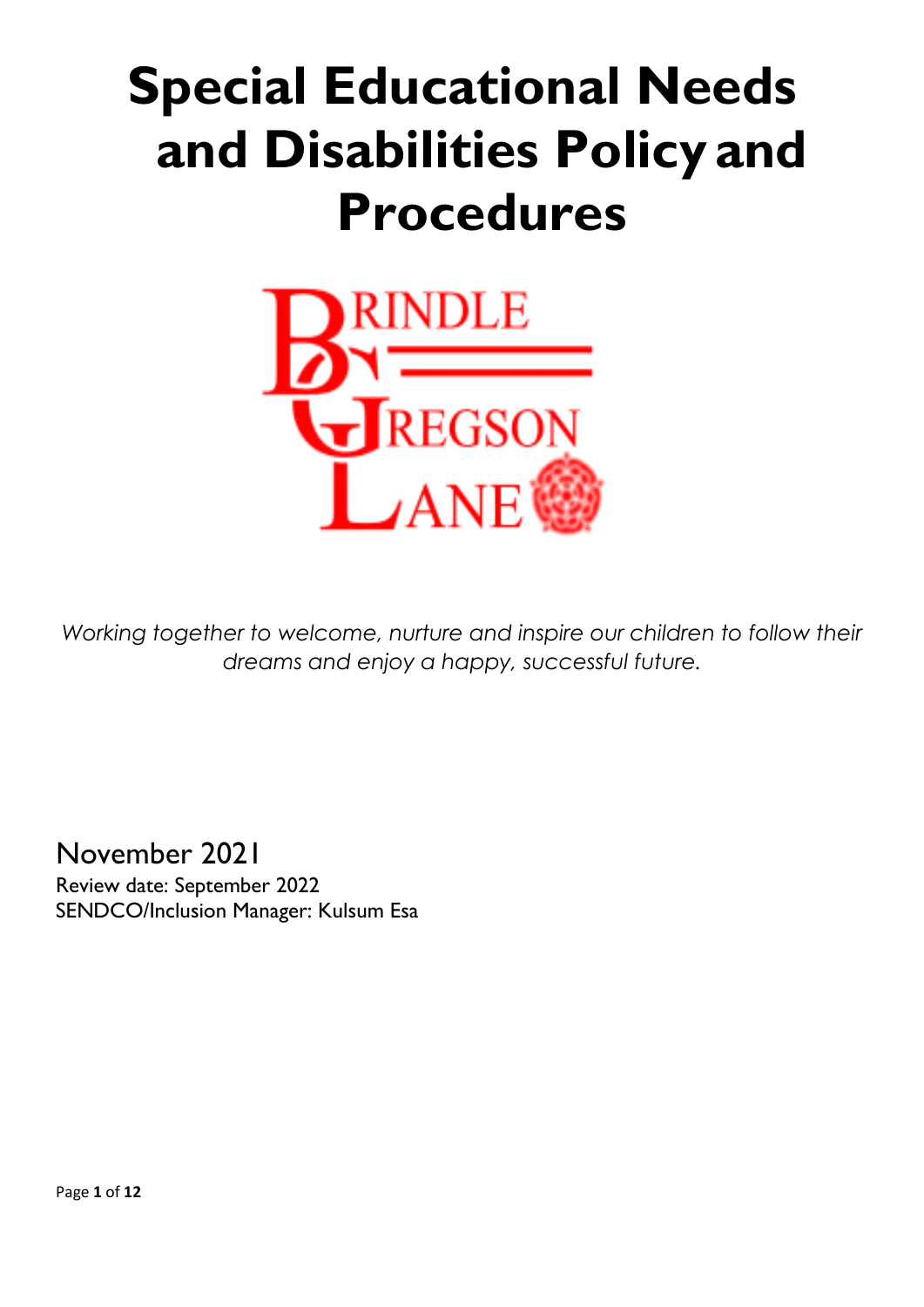## **INTRODUCTION**

This policy details Brindle Gregson Lane Primary School's individual approach to supporting children with Special Educational Needs or Disabilities (SEND), and outlines the School's commitment to fulfilling the responsibilities outlined in the SEND Code of Practice 0 – 25 (September 2014). This policy also takes into account the following guidance and documents: Equality Act 2010; Advice for Schools (DfE Feb 2013); Schools' SEN Information Report Regulations 2014; Teachers' Standards 2012.

The policy should be read in conjunction with our 'School Information Report', which provides information to parents about the specific support that we offer children with SEND in our School [available on our website: [https://www.bgl.lancs.sch.uk/our-school/send\)](https://www.bgl.lancs.sch.uk/our-school/send). You can also find information on the SEND services and support provided by the Local Authority http://www.lancashire.gov.uk/children-education-families/special-educationalneeds-and-disabilities.aspx

At Brindle Gregson Lane Primary School, we believe that:

- Every child has a fundamental right to education and is entitled to the opportunities that allow them to achieve and maintain good levels of learning
- Every child should have access to a broad and balanced education, including the provision of an appropriate curriculum in terms of both the Early Years Foundation Stage and the National Curriculum
- Every child has unique characteristics, interests, abilities, and learning needs
- Every teacher should be able to teach children with SEND
- Parents have a vital role to play in supporting their child's education

Our School Leadership Team, teaching and support staff are fully committed to making Brindle Gregson Lane Primary School an inclusive school community through the provision of appropriate resources, and through planning and teaching that addresses the varied needs of all our pupils.

We recognise that this commitment reflects international human rights standards as expressed in the UN Convention on the Rights of the Child and a commitment to valuing diversity, tackling discrimination, promoting equality and fostering good relationships, in line with the Equality Act 2010.

The SENDCO/Inclusion Manager at Brindle Gregson Lane Primary School, *Kulsum Esa*, is responsible for:

- Day-to-day implementation of this SEND Policy
- Keeping up to date with developments in SEND and with support from the head teacher, providing staff with access to appropriate training;
- Maintaining a list of the School's children with SEND, overseeing their records and reviews, monitoring their progress;
- Ensuring that School Support Plans (SSPs) are implemented for children with SEND;
- Working closely with parents and carers of children with SEND;
- Working closely with staff to monitor, advise and support them in relation to SEND work;
- Working closely with external agencies such as Educational Psychology, School Nurse, Speech and Language Therapist etc.
- Working closely with the Headteacher, governors and school leadership team to ensure strategic overview and School Development Plan is in line with SEND policy and practices.
- With support from the leadership team to make effective deployment of SEND budget, resources and staff
- Liaise with LA SEND Officer for annual reviews and request for statutory assessment EHC plan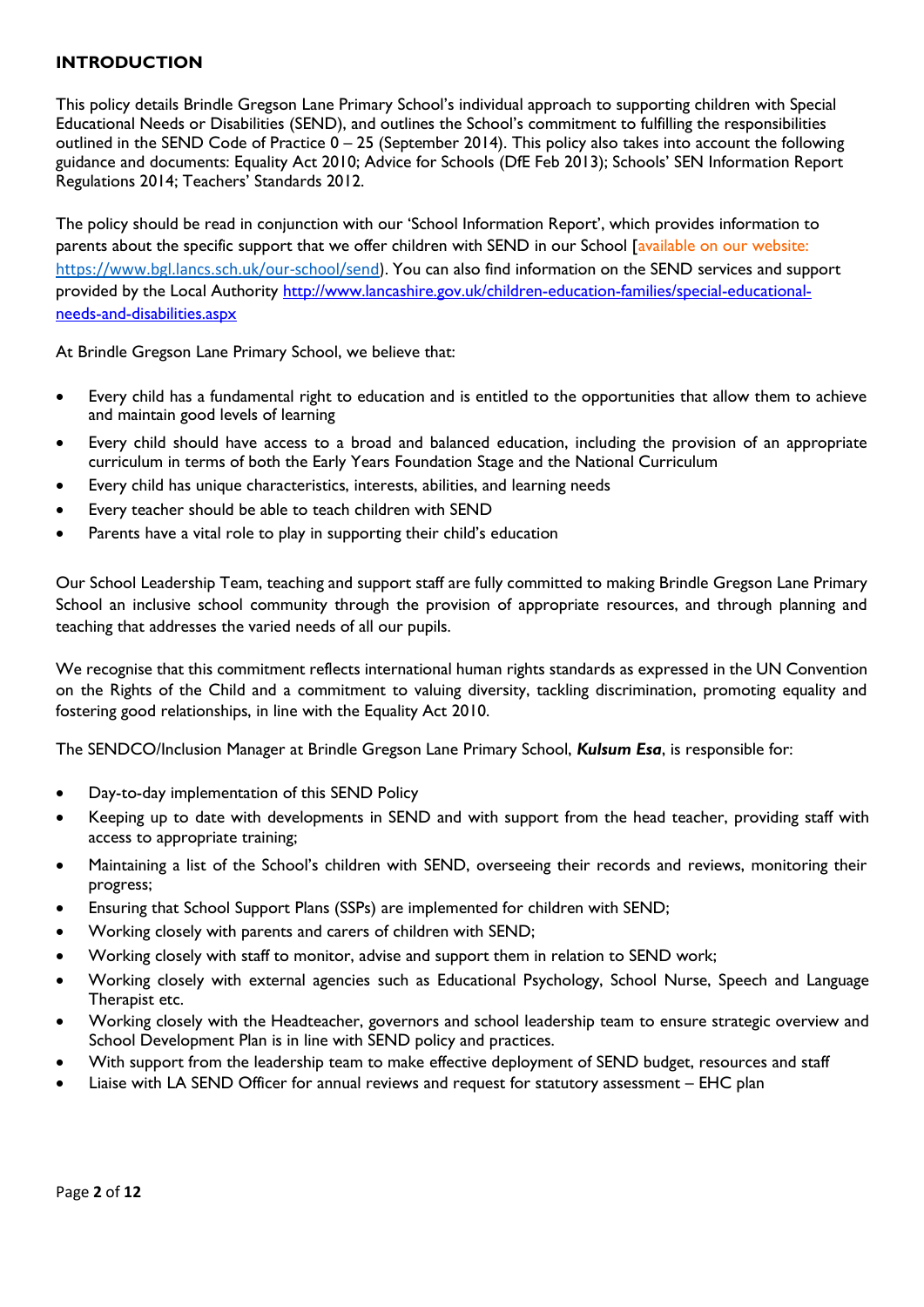# **DEFINITION OF SPECIAL EDUCATIONAL NEED and Disabilities (SEND)**

According to the SEND Code of Practice, a child or young person has 'SEND' if they have a learning difficulty or disability which calls for special educational provision to be made for him or her.

A child of compulsory school age or a young person has a learning difficulty or disability if he or she:

- has a significantly greater difficulty in learning than the majority of others of the same age, or
- has a disability which prevents or hinders him or her from making use of facilities of a kind generally provided for others of the same age in mainstream schools.

More specifically, in an education setting such as ours, a child is identified as 'SEN Support' when they need provision that is *additional to or different from* the educational provision normally available to pupils of the same age. This definition is ultimately defined by the Leadership Team (drawing on information from families, children, teaching staff and other professionals) on a termly basis, following a clear pathway of procedures outlined below.

Of those children who are identified and classed as SEND Support, their needs are categorised according to one or more of the following broad areas of need. These categories help the School to plan appropriate support for any children with SEND and are drawn from the Code of Practice:

- **Communication and interaction** *e.g. speech, language and communication needs (SLCN); Autism Spectrum Disorder (ASD), Asperger's Syndrome*
- **Cognition and learning** *e.g. Specific Learning Difficulties (SpLD); moderate learning difficulties (MLD), dyslexia, dyscalculia, dyspraxia, Severe Learning Difficulties (SLD)*
- **Social, mental and emotional health** *e.g. attention deficit hyperactive disorder (ADHD); depression, eating disorder, attachment disorder, self-injury*
- **Sensory and/or physical** *e.g. Vision impairment (VI); Deafness or Hearing impairment (HI); Multi-Sensory impairment (MSI); Cerebral Palsy etc.*

Any child with a medical condition may have an Individual Health Care Plan, particularly those with long term or complex medications. In some cases pupils may have a medical condition and SEND, and their care will be well coordinated.

# **IDENTIFICATION THROUGH PROGRESS**

At Brindle Gregson Lane Primary School, we place great importance on the early identification of children with barriers to learning and recognise the need for early intervention. We have a clear pathway in place that helps us to identify children needing to be monitored (Wave 1) or those needing additional support to close gaps (Wave 2) or a more comprehensive intervention support through assessment and support at Wave 3 (SEN SUPPORT). Children are assessed on the basis of the amount of progress they make (this can include academic attainment and also wider developmental or social and emotional needs). A child is identified as making less than expected progress, given their age and individual circumstances, when their progress:

- is significantly slower than that of their peers starting from the same baseline;
- fails to match or better the child's previous rate of progress;
- fails to close the attainment gap between the child and their peers;
- widens the attainment gap.

We identify the children who are making less than expected progress through a thorough, school-wide, inclusion process. This process draws on the observations and expertise of the whole school community, including the parents and families, the children themselves, the class teacher and other professionals. It also places the class teacher at the centre of this information-gathering process and recognises that they have ultimate responsibility in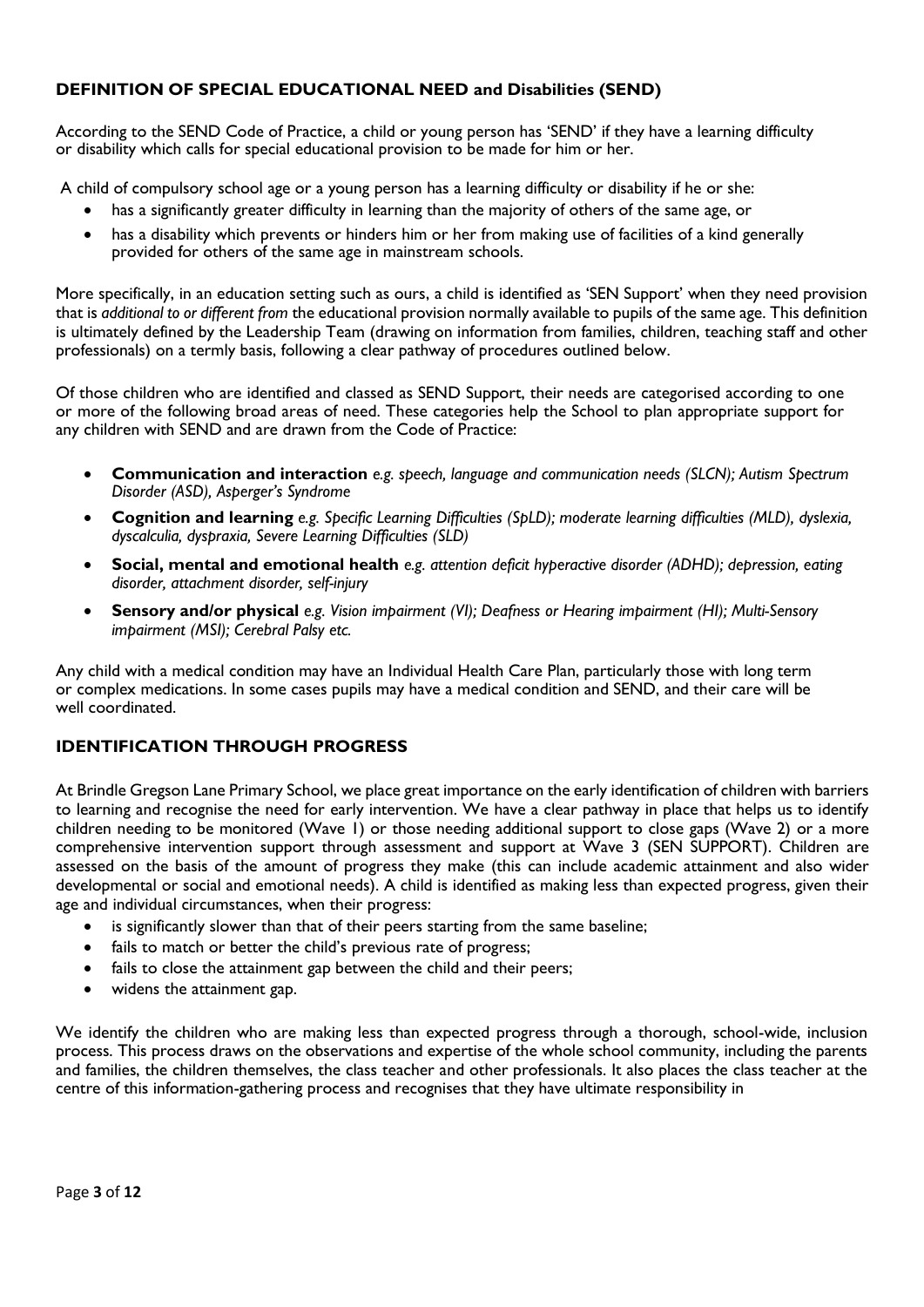identifying, planning for and supporting children to accelerate their progress and overcome their barriers to learning.

In addition, we identify those factors which may impact upon progress and attainment but which do not, in of themselves, constitute a Special Educational Need. For example:

- Attendance and Punctuality
- Health and Welfare
- Being in receipt of Pupil Premium Grant
- Being a Looked After Child
- Being a Previously Looked After Child
- Facing personal, social, emotional difficulties
- Presenting with behaviour concerns

#### **PATHWAY TO IDENTIFYING CHILDREN AS 'SEN SUPPORT'**

#### ASSESSMENT ON ENTRY/EARLY IDENTIFICATION

When a child enters the School, we will gather paperwork from any previous settings and ask the parents/carers whether they have any SEND or broader concerns. In the Early Years, the class teacher will also complete a home visit to get to know the children and to discuss their needs with their parents/carers. We recognise that parents know their children best and it is important to listen and understand when parents express concerns about their child's development. We further assess all children during their first half-term in our School through careful and sensitive classroom observation and an early review of progress. We take great care to establish whether lack of progress is because a pupil is experiencing transitional difficulties which may lessen (closing the gap) as the year goes on.

#### INITIAL CONCERNS

At any time, teachers, support staff, parents/carers, the SENDCo, the leadership team and Headteacher are available to hear or raise concerns about a child and to act accordingly. Throughout the year, we conduct sensitive classroom observations and thorough curriculum assessments, encouraging the different staff who come into contact with a child to share their observations. We listen carefully to what staff, children and parents tell us at any time during the year. However, we also have a very clear timetable in place to ensure that we gather and evaluate all of the information about every child and use a graduated system to plan adequate support for all. This process is facilitated by a series of termly meetings outlined below.

#### PUPIL PROGRESS MEETINGS

These meetings are held termly between the Senior Leadership Team (SLT) and class teachers and provide an opportunity to review and discuss the progress of each child in the class and to correlate different data and observations, such as a child's attendance, attainment, progress, etc. During the meeting, the member of SLT and Class teacher have opportunities to draw on each other's professional knowledge, to affirm thinking and clarify possibilities, using the collated data and observations to identify children who may need extra support (based on the broader conception of progress outlined at the beginning of this document). This discussion focuses on identifying children who may be in need of extra monitoring (wave 1) or close the gap support (wave 2)) and on reviewing those who have already been identified as needing additional support under Wave 1 and Wave 2. Some children's progress may be hindered by broader factors e.g. social and family circumstances that can be discussed and an appropriate referral can be made if necessary.

In most cases the first response to an identified need should be class-based planning and monitoring, and then interventions targeted at a child's identified weakness. Teachers can draw on BGL Assessment in SEND Flow Chart (see Appendix A) and BGL Graduated Approach to SEND (see Appendix B) to plan specific programmes to support those needs. Once a programme of time-limited extra support has been planned, progress will be reviewed at the next Pupil Progress Meeting.

Page **4** of **12** Where, despite personalised interventions, a child's progress continues to be unsatisfactory, the SENDCo in collaboration with teacher and parents will decide whether to add that child to the School's SEND Support register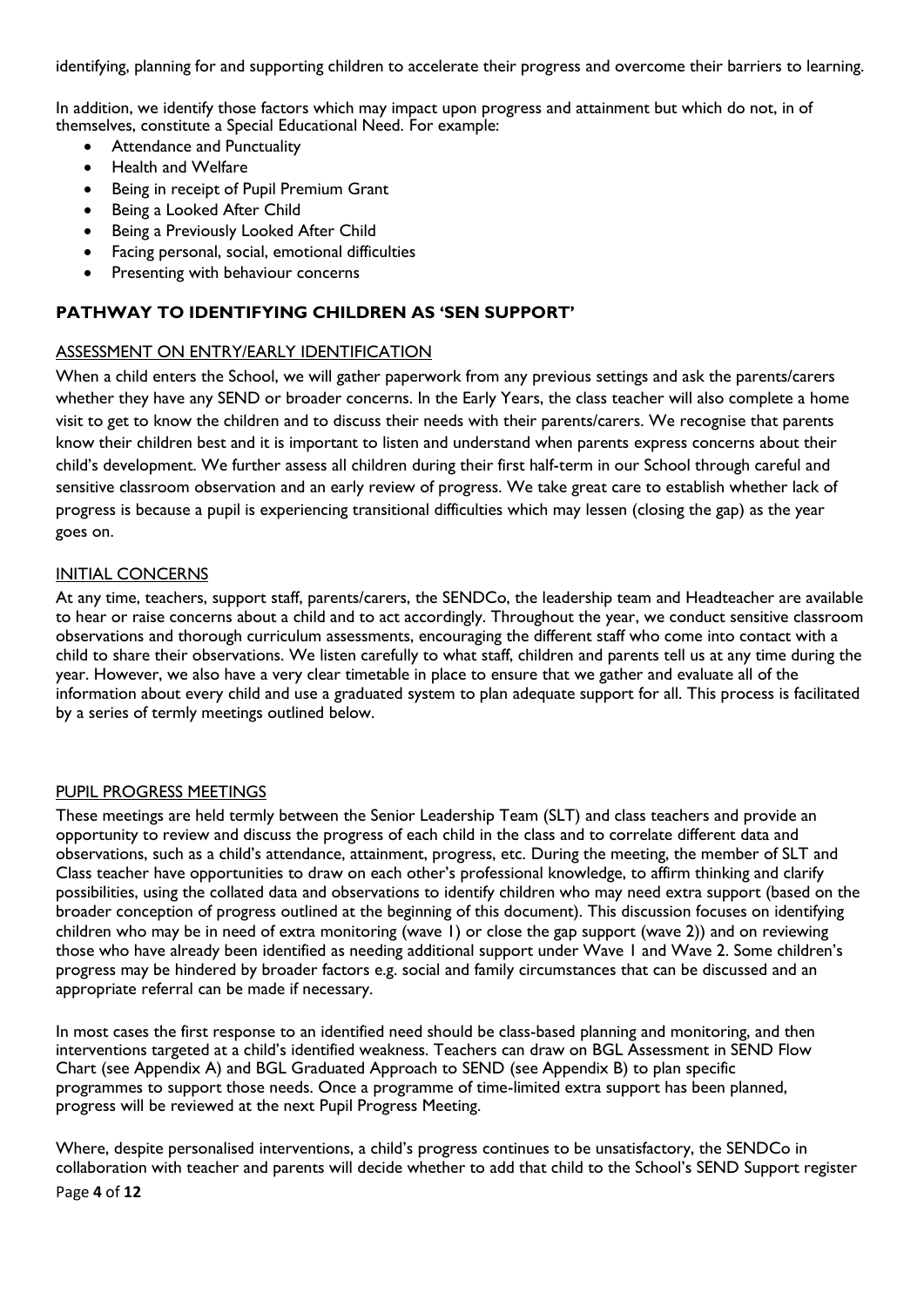and to plan for further support under the leadership of the SENDCo.

Those children who have already been identified as SEND Support (and are in receipt of additional educational provision) will not be discussed in depth, as their needs are discussed in dedicated meetings each term (SSP review meetings) between class teachers and the SENDCo. Review of existing School Support Plan (SSP) and a copy of the new SSP will be sent out to parents on a termly basis.

# **GRADUATED APPROACH TO SEND**

Please see BGL Graduated Approach to SEND (Appendix A).

High quality teaching, differentiated for the learning and development of all, is the first step in the educational provision that we offer all children. Some children may require a greater level of personalised, class-based, targeted support, which is planned for by the class teachers. This may include making adaptations to the learning environment or to the method of teaching delivery, specific groupings based on ability, additional adult support in class, additional learning supports such as visual aids or assistive technology, etc. Where there are concerns around a pupil's progress that cannot be met in this way, the class teacher, in conjunction with the SENDCo, will plan for additional monitoring or class action to accelerate a child's progress.

## **1. WAVE 1**

- When a teacher has initial concerns around a child's progress, they will plan for additional class-based support and differentiation to address those needs. These measures will be reviewed on a weekly basis and teachers will evaluate their progress.
- Any child who is being monitored will be reviewed during Pupil Progress Meetings. If a child fails to make adequate progress during this monitoring period, in conjunction with the SENDCo, and using the Assessment in SEND Flowchart (Appendix A) to support thinking, teachers will plan 'Wave 2' support for this child.

## **2. Wave 2**

- A child's needs are categorised as 'Wave 2' when: the child continues to demonstrate progress at a level below that expected to be achieved with high quality teaching and so requires an increased level of support (most often provided by an intervention which is delivered by a member of school staff).
- The agreed areas of support, and intervention strategies, are selected from the BGL Graduated Approach to SEND document (see Appendix B)
- Where specific interventions are used, the pupil's progress will be measured within a given time-span.
- Targets can be set for the child, if there is a need (use of PIVATS/Target ladders)
- The progress of the child is reviewed at least termly during the process outlined above.
- The parents of a child who has been identified as needing Wave 2 will be informed by the class teacher regarding additional support their child may receive.
- Any child who fails to make adequate progress following this cycle of Assess/Plan/Do/Review is then considered by SENDCo and class teacher, who will help to plan further support or agree to identify that child as SEN Support.
- For children struggling to access year group expectations, an alternative assessment system can be used to measure small steps in progress – PIVATS.
- Following Pupil Progress Meetings, class teacher and SENDCo will decide on children who may need PIVAT targets. These targets will feed into intervention sessions for that child/group of children.

## **3. SENDSupport (Wave 3)**

- A child's needs are categorised as 'SEND Support' when: the child has continued to make little or no progress in specific areas over a long period despite differentiated learning opportunities together with targeted interventions under 'Wave 2'. In some cases, a child's SEND may be immediately apparent and the SENDCo will agree to identify those needs and make appropriate referrals from the outset.
- The decision to identify a child as SEND Support would be agreed with the parents/carers.
- Provision for children who are identified as SEND Support will be overseen and coordinated by the SENDCo
- Individually administered interventions and assessments, made by the School or by outside agencies, are managed by the class teacher and the SENDCo.

Page **5** of **12**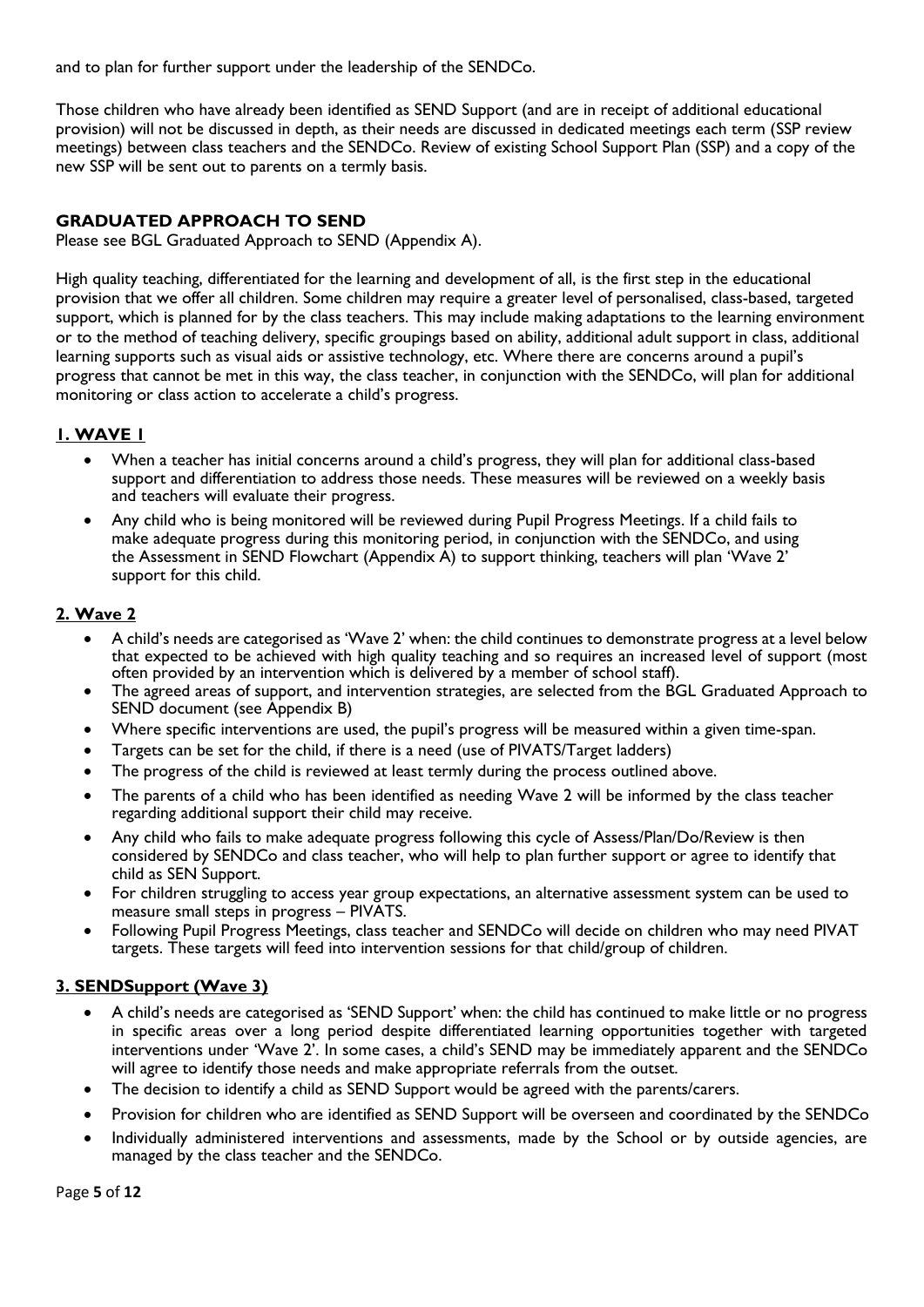- Where appropriate, additional support and advice should come from relevant outside agencies, either to the child, class teacher or parent/carers.
- The School will ask for parental permission to seek support from outside agencies. Parents/carers will be kept informed during this time through meetings and reports.
- An appropriate referral form is completed with the parent/carer and child, for any child needing outside agency support.
- Parents are kept informed about interventions and support that the child is receiving (formally on a termly basis/on-going through emails, meetings in school, telephone calls…)
- Progress is monitored termly by the class teacher, SENDCo and members of Leadership Team.
- If a child is identified as SEND Support, where relevant, a School Support Plan (SSP) will be created to personalise and target learning for that child.
- The SSP will be reviewed termly during SSP review meetings involving the class teacher, teaching assistants and SENDCo. The review of the SSP and a copy of a new SSP will be sent home to parents on a termly basis as well as termly meetings between parents, SENDCo and Class Teacher as appropriate.
- For children with more specific needs, termly meetings will be held with class teacher, SENDCo, parents and any other professionals to discuss SSP targets and next steps.
- The SSPs are updated at least termly and are working documents that can be altered as appropriate. Any updates should be coordinated between class teacher and SENDCo and shared with parent/carers.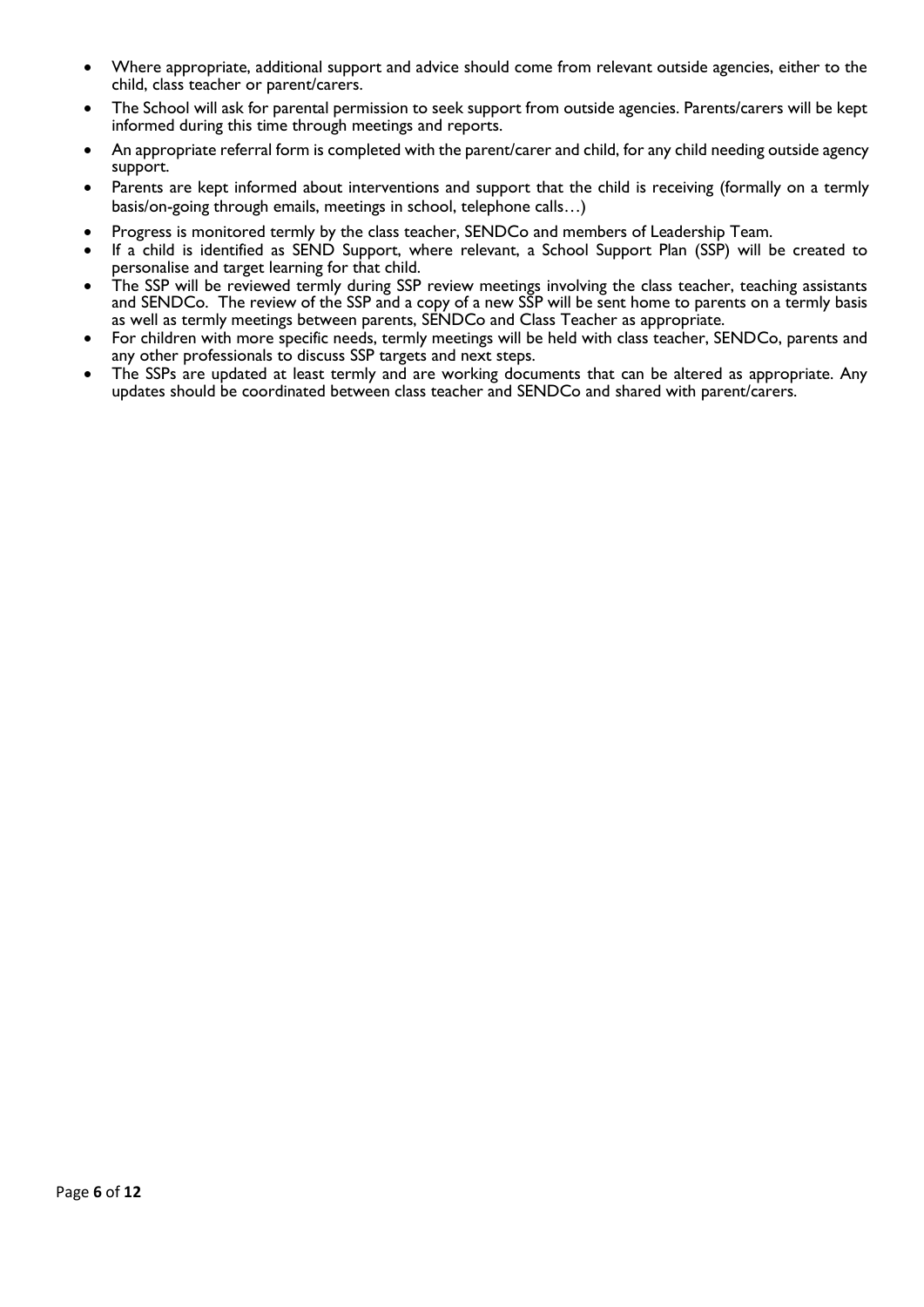### **CRITERIA FOR EXITING THE SEND REGISTER/SEND SUPPPORT**

Where a child has made significant progress and the class teacher, SENDCo and parents feel that their needs can be met within the normal educational provision available to a pupil of that age, the child's progress will be celebrated.

The SENDCo will consider removing that child from the SEND Support profile, most often to the stage of 'Wave 2'/ 'Wave 1'. This would entail a further Assess/Plan/Do/Review cycle, overseen by the SENDCO.

The majority of pupils with learning difficulties will have their special educational needs met at 'Wave 2' or 'SEND Support'. There will, however, be some who continue to experience a much higher level of difficulty than their peers in making progress in their education. Where, despite continuing intervention at SEN Support, there is evidence that the child is still experiencing severe, long-term and complex difficulties, the SENCo, Leadership Team and parents/carers would consider referring the pupil to the Local Authority for an **Education, Health and Care assessment.**

## **EDUCATION, HEALTH AND CARE PLANS**

An Education, Health and Care (EHC) Plan is a statutory document that may follow a child up until the age of 25 years and will set out clearly what their needs are, what support they should get to meet those needs, and the expected/desired outcome of the support. This single plan outlines the support that a child will need for education in school, as well as support from health and care services.

The **Education** element of the plan will explain what is needed for the child/young person to attend school safely and achieve the best they can in their learning. It will state which school the child will go to and, if applicable, the support the child/young person will receive to travel from home to school or college.

The **Health** element of the plan will set out any health services or health support that the child needs to ensure they can learn and participate fully in school life.

The **Social Care** element of the plan will set out any services that the Local Authority will provide to support the child and their family to live as 'ordinary' a life as possible.

If a child is to be assessed for an EHC Plan, the SENDCo will work closely together with parents and children to explain the process and garner their views, including their hopes and aspirations for the future. A number of assessments and reports may occur during this process. These, along with any other evidence the School has collected, will be sent to a panel convened by Lancashire's Special Educational Needs and Disabilities Service, who will decide whether to proceed with an EHC Plan.

If Lancashire SEND Service agree to provide an EHC Plan, the SEND Code of Practice 2014 states that it will be drawn up within 20 weeks from the date of request. A draft Plan is sent to parents/carers for amendments and approval. It will name the school the child is to be educated at and the level of support that Lancashire will provide. This support varies depending on the pupils' needs and may include:

- One-to-one support from a Teaching Assistant;
- Teaching support on a weekly basis;
- Transport support;
- The provision of specialist equipment or advice from outside agencies such as Speech Therapists or Occupational Therapists.

If an EHC Plan is agreed, parents/carers and children will be involved every step of the way, and parents/carers have the right to appeal if they disagree with the panel's decision. Throughout the process, parents' and/or carers' views, supported by professional assessments, will be used to create the EHC Plan. Where the child is old enough and able, we encourage the child to contribute to planning too.

Once an EHC Plan is issued, the SENDCo ensures that all of the actions and provision outlined in the Plan as the School's responsibility are carried through. In addition:

- There is a continuation of the current school-time provision for the child as outlined in the SEND Support section;
- Targets are set for the child based on the EHC Plan;
- The class teacher, SENDCo and outside agencies complete a SSP in collaboration with parents/carers and children, detailing the special provision to be made for that child;
- The progress of the child is reviewed termly;

Page **7** of **12**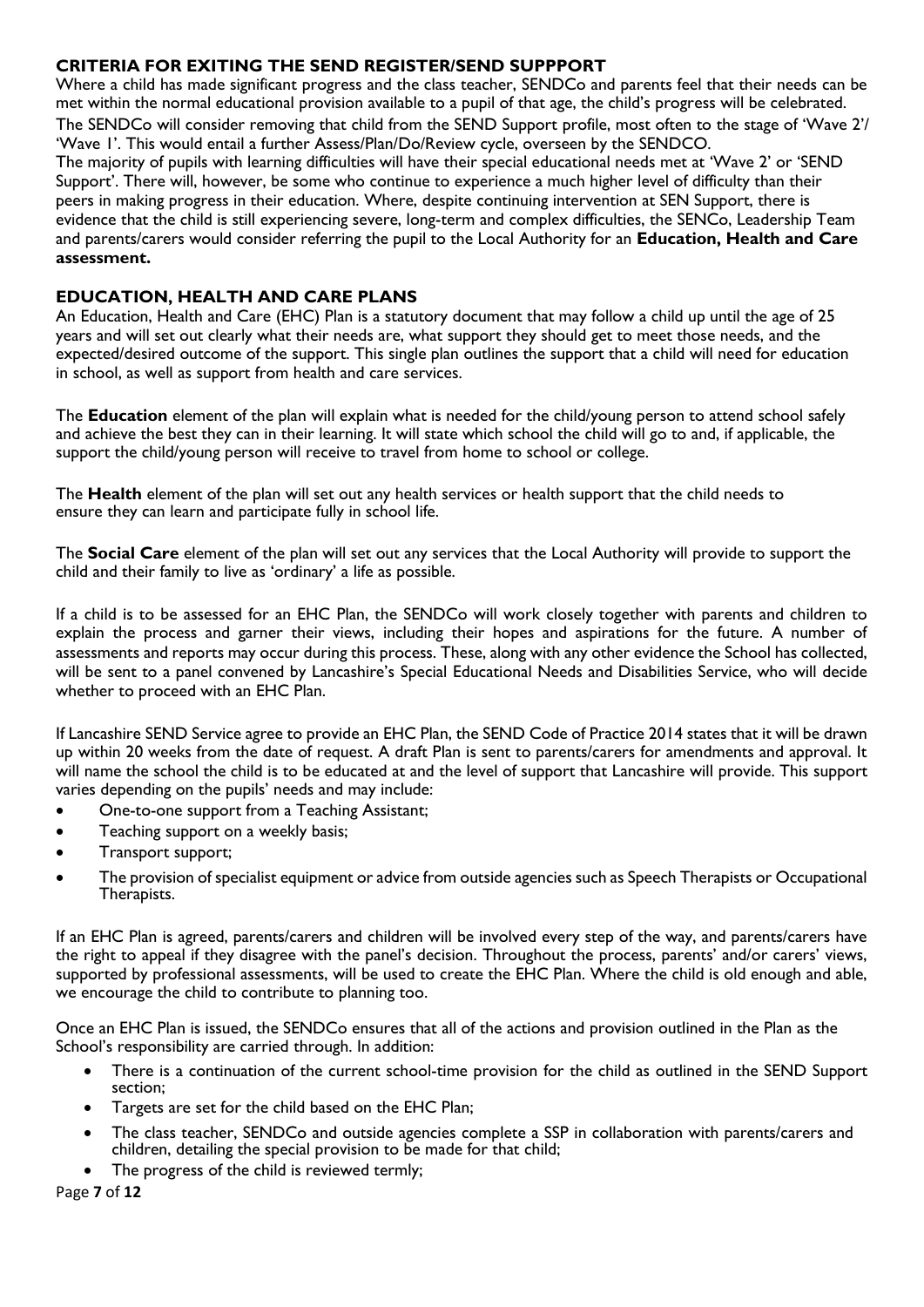- This process is supported by members of the Leadership Team;
- The outcomes and provision detailed in the EHC Plan are formally reviewed annually (led by the SENDCo/Headteacher), in collaboration with any relevant outside agencies, Lancashire's representative SEND Officer and parents/carers.

EHC Plans include key targets and detail the provision and support needed to achieve those. The EHC Plan covers the child/young person from age 0 up to 25 years of age and focuses on long-term and medium-term outcomes, and aims to places emphasis on the views of the families and children/young people concerned. Like the previous Statements of SEN, an EHC Plan is legally binding and usually implies provision of additional resources for the school and/or family.

## **SUPPORTING LEARNING AND TEACHING**

Brindle Gregson Lane Primary School Leadership Team – including the SENDCo - work with teachers and support staff to provide effective teaching and support for children with SEND in a variety of ways. These include:

- carefully differentiated planning which ensures that all children are able to make progress;
- supporting the Class Teacher to take full responsibility for the learning and progress of all children;
- using a wide variety of teaching approaches, including guiding learning through demonstration;
- providing visual support material;
- providing a stimulating, rich and interactive classroom environment;
- using regular, clear and rigorous assessments that help teachers to track pupils' progress and identify gaps in their understanding;
- using our marking policy to make sure that children know how to improve their work;
- providing additional adult support from well-trained Teaching Assistants
- making available specialist equipment and digital /assistive technology to support access and participation in learning.

#### **EXPERTISE AND TRAINING OF STAFF**

All Teachers and Support Staff undergo a Performance Management and Appraisal process where their training needs are identified and supported by a school leader. Staff are also encouraged to raise training needs as and when they arise and these will be accommodated as best as possible by the leadership team. SENDCo and Leadership Team are also responsible for keeping staff up to date with changes in legislation and to organise whole staff training where appropriate.

## **RESOURCE ALLOCATION AND FUNDING**

The Local Authority distributes Brindle Gregson Lane Primary School's SEND funding but our School decides how to spend this money. Pupils at SEND Support level are funded by a combination of the existing budget and the School's notional SEND budget. Lancashire Local Authority gives mainstream schools enough provision to allow them to spend **up to** a total of £10,750 on each pupil with SEND. If the evidence supports it, the Local Authority will make additional 'top up' funding available from what is called the **'High Needs Block'**. The **High Needs Block** is money that the Local Authority will give a school when it is agreed that the child's needs cannot be met within a school's resources. The 'High Needs Block' is money held by the Local Authority to support more complex special educational needs. The High Needs Block provides:

Top-up funding, including the funding for EHC plans; Any additional services or teams that are centrally funded.

All schools receive 'pupil premium' money to spend on improving the rate of progress for children who are eligible for free schools meals or who come from service families. Please see our policy on Pupil Premium Funding (available on the website) for a full explanation of how Brindle Gregson Lane Primary School spends this money.

#### **ADMISSION ARRANGEMENTS**

Brindle Gregson Lane Primary School follows the admission criteria of Lancashire Children and Families (in line with the Equality Act 2010) and gives priority to pupils who have an ECH Plan, and to Looked After Children. Parents and carers are always encouraged to visit the School in order to assess its suitability for their child's needs.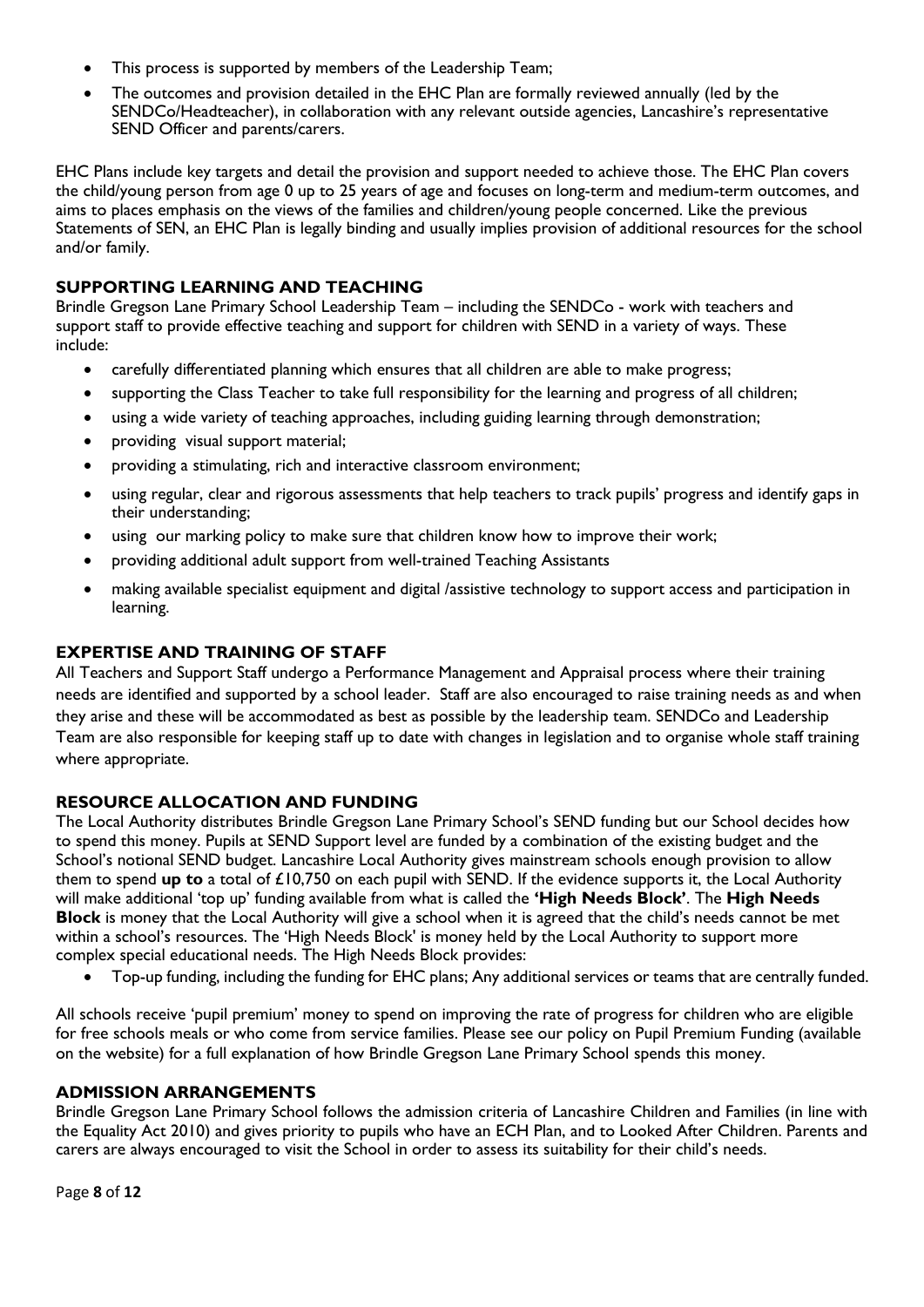#### **TRANSITION ARRANGEMENTS**

The School places great emphasis on sharing information and providing supported, positive transitions for all pupils moving to or from the School. When a child moves up to the next class, we organise handover meetings where teachers and support staff make sure that the new Class Teacher and Teaching Assistant (TA) have a clear understanding of the needs of all children. In addition:

- Admissions to EYFS include home visits, open days, staggered entry and gathering information from the previous nursery or other setting.
- Transitions to secondary school The procedures include induction days, transition meetings with parents, visits to secondary schools, visits from Secondary SENDCos where appropriate, supporting parents to complete transition forms, and 'parent-to-parent' information sharing about secondary school choices;
- Transitions to and from our School include sharing information from/with other settings. Where a child has SEND, the SENDCO will directly make contact with parents and the previous setting. Teaching staff go through the routines and timetables with the new child and provide a pupil buddy during the settling period.

# **LINKS WITH OTHER AGENCIES**

Brindle Gregson Lane Primary School has a wide range of links with different agencies and organisations who may provide direct support to individual or groups of children, or who may facilitate whole improvement and staff training. These services include:

- The Health Service, through the school nurse
- The Educational Psychology Service Acorn Psychology Phil Pickett
- Play Therapist Janet Reed
- Speech and Language Therapist
- Children and Families Well-Being Service
- Lancashire Authority Physiotherapy
- Lancashire Authority Occupational Therapy
- Key Youth Charity
- Early Intervention Team Lancashire Constabulary
- Lancashire Virtual Schools for Children Looked After and Children Previously Looked After
- Golden Hill Inclusion Support School
- Broadoaks Medical Centre paediatric support
- Lancashire Support for Domestic Abuse
- Children's Social Care
- CAMHs Katie Keppie
- Shine Sensory Therapy Services
- Barnardos Young Carers Support
- Coppice Special Support School
- Chorley Inclusion Hub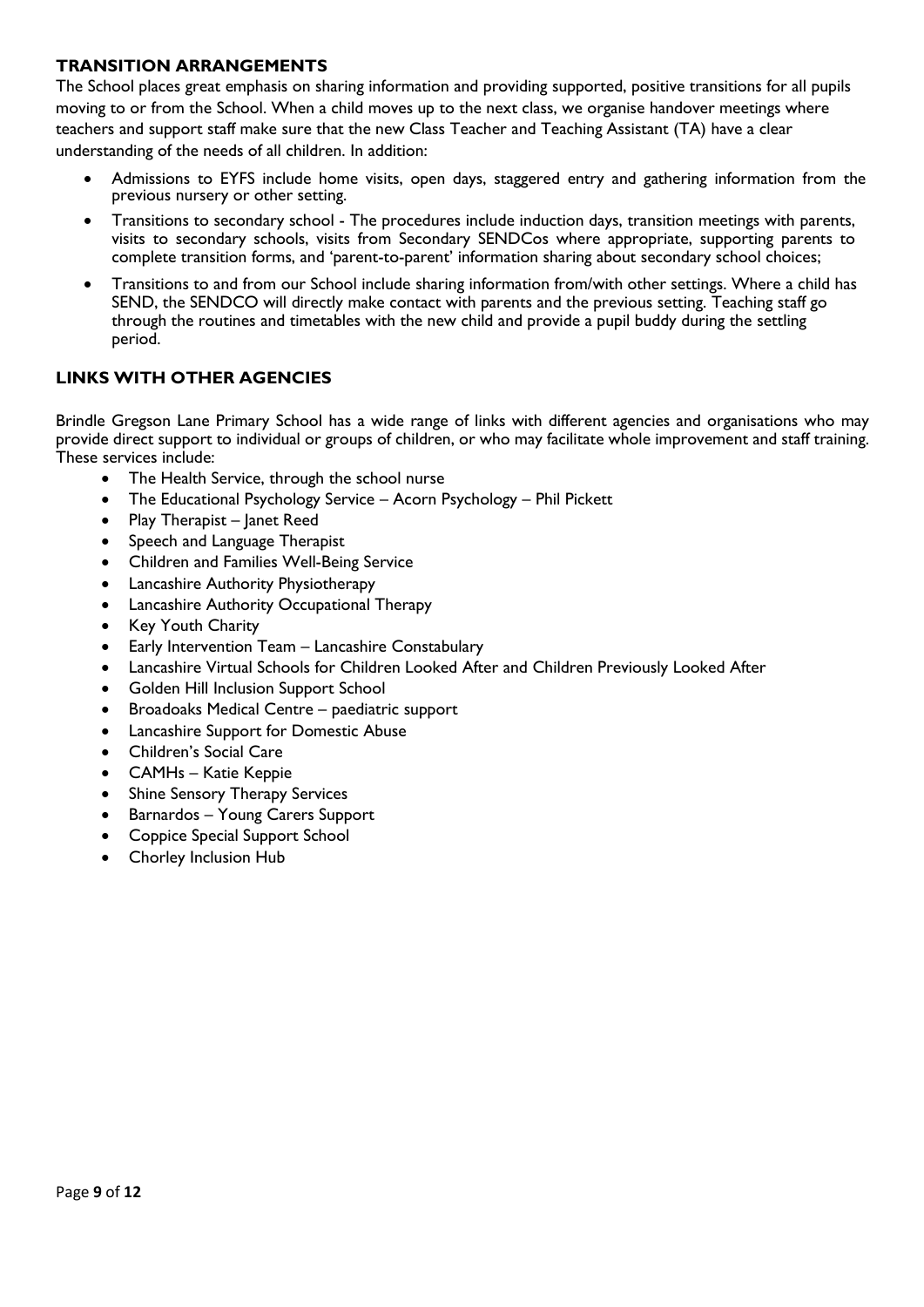## **COMPLAINTS**

At Brindle Gregson Lane Primary School, we are responsive to any expressions of concern made by parents and try to resolve concerns amicably. Parents who have a complaint about any aspect of SEND should initially contact the secretary to make an appointment with the SENDCo. If the matter remains unresolved then an appointment should be made to see the Headteacher.

There are also a number of agencies available to support parents with advice. **IAS** (Information, Advice and Support Team), can offer impartial advice, information and support and can be reached on 0300 123 6706 . http://www.lancashire.gov.uk/children-education-families/special-educational-needs-and-disabilities/help-for-parentsand-carers/information-advice-and-support.aspx

## **MONITORING AND REVIEWING THIS POLICY**

We review the information about SEND in this policy annually and make adjustments as appropriate.

#### **DISSEMINATING THIS POLICY**

This SEND Policy is available:

- on the School's website;
- as a paper copy from the School's front office;
- as part of induction for new staff;
- Distributed to all staff as a hard copy and saved in Class Inclusion Files
- Saved on the school system electronically